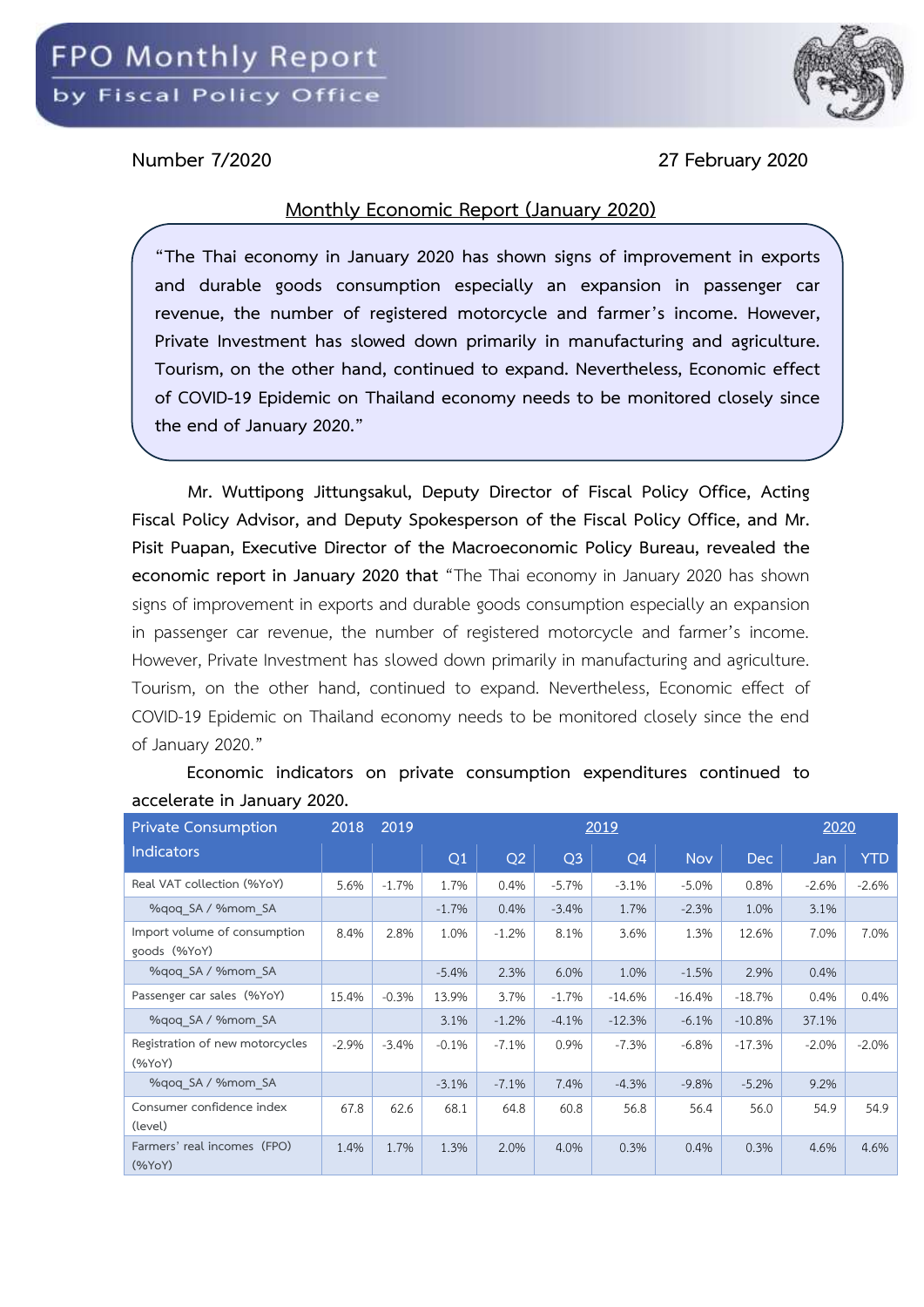| Private Investment                          | 2018  | 2019    |         |          | <u>2020</u>    |          |            |          |          |            |
|---------------------------------------------|-------|---------|---------|----------|----------------|----------|------------|----------|----------|------------|
| <b>Indicators</b>                           |       |         | Q1      | Q2       | Q <sub>3</sub> | Q4       | <b>Nov</b> | Dec      | Jan      | <b>YTD</b> |
| Machinery and equipment<br>sector           |       |         |         |          |                |          |            |          |          |            |
| Import volume of capital<br>goods (%YoY)    | 3.4%  | $-5.3%$ | $-9.6%$ | $-6.4%$  | $-1.0%$        | $-4.2%$  | $-11.2%$   | $-1.8%$  | 3.8%     | 3.8%       |
| %gog SA / %mom SA                           |       |         | $-5.9%$ | 2.5%     | 1.4%           | $-2.0%$  | $-6.4%$    | 3.5%     | 4.4%     |            |
| Commercial car sales (%YoY)                 | 22.2% | $-5.1%$ | 9.5%    | 2.9%     | $-11.3%$       | $-18.0%$ | $-16.1%$   | $-22.9%$ | $-13.6%$ | $-13.6%$   |
| %gog SA / %mom SA                           |       |         | $-4.4%$ | 2.2%     | $-10.7%$       | $-5.7%$  | $-3.8%$    | $-11.3%$ | 11.9%    |            |
| Construction sector                         |       |         |         |          |                |          |            |          |          |            |
| Real estate tax collection<br>$(\%$ YoY $)$ | 13.2% | $-5.5%$ | 4.9%    | $-15.6%$ | $-2.3%$        | $-7.4%$  | $-6.3%$    | $-4.6%$  | $-17.4%$ | $-17.4%$   |
| %gog SA / %mom SA                           |       |         | $-0.3%$ | $-14.5%$ | 14.0%          | $-4.2%$  | 0.2%       | 3.0%     | $-10.5%$ |            |
| Cement sales (%YoY)                         | 4.3%  | $-5.8%$ | $-5.2%$ | $-3.9%$  | $-9.2%$        | $-4.9%$  | $-2.2%$    | $-3.1%$  | $-5.0%$  | $-5.0%$    |
| %gog SA / %mom SA                           |       |         | $-4.4%$ | $-0.8%$  | $-0.8%$        | 1.0%     | 4.1%       | $-5.5%$  | $-0.4%$  |            |
| Construction material price<br>index (%YoY) | 2.6%  | $-1.3%$ | 0.0%    | 0.0%     | $-2.4%$        | $-2.8%$  | $-3.1%$    | $-2.1%$  | $-1.7%$  | $-1.7%$    |

**Economic indicators on private investment continued to slowdown**

**On the fiscal sector, total government expenditure in January 2020 was 217.0 billion Baht where the annual expenditure was 192.1 billion Baht and the carry-over was 24.9 billion Baht.**

| <b>Fiscal Sector</b>     | 2018    | 2019    |          | 2019           |                |                |            |            |          |            |  |
|--------------------------|---------|---------|----------|----------------|----------------|----------------|------------|------------|----------|------------|--|
| <b>Indicators</b>        |         |         | Q1       | Q <sub>2</sub> | Q <sub>3</sub> | Q <sub>4</sub> | <b>Nov</b> | <b>Dec</b> | Jan      | <b>YTD</b> |  |
| Annual Expenditure       | 2,792.1 | 2,788.3 | 893.0    | 669.2          | 590.2          | 635.9          | 154.6      | 227.3      | 192.1    | 921.6      |  |
| %YoY                     | 3.9%    | $-0.1%$ | $-0.5%$  | 16.8%          | $-15.1%$       | 1.6%           | $-22.6%$   | $-7.4%$    | $-32.9%$ | $-21.9%$   |  |
| Current Expenditure      | 2,411.8 | 2,401.1 | 817.7    | 569.0          | 497.5          | 516.8          | 148.9      | 217.6      | 184.1    | 887.6      |  |
| %YoY                     | 4.6%    | $-0.4%$ | 0.9%     | 18.8%          | $-17.6%$       | $-0.3%$        | $-17.9%$   | 1.7%       | $-28.2%$ | $-17.4%$   |  |
| Capital Expenditure      | 380.3   | 387.2   | 75.2     | 100.2          | 92.7           | 119.0          | 5.7        | 9.8        | 8.0      | 34.0       |  |
| %YoY                     | $-0.1%$ | 1.8%    | $-13.7%$ | 7.0%           | 0.8%           | 10.6%          | $-68.8%$   | $-69.0%$   | $-73.4%$ | $-67.7%$   |  |
| Carry-Over (Last Year)   | 215.1   | 254.9   | 70.8     | 61.0           | 71.3           | 51.8           | 26.7       | 33.2       | 24.9     | 105.5      |  |
| %YoY                     | 5.5%    | 18.5%   | 1.5%     | 5.3%           | 66.6%          | 16.0%          | 0.4%       | 40.2%      | 35.4%    | 18.3%      |  |
| <b>Total Expenditure</b> | 3,007.2 | 3,043.2 | 963.7    | 730.2          | 661.5          | 687.7          | 181.3      | 260.6      | 217.0    | 1,027.1    |  |
| %YoY                     | 4.0%    | 1.2%    | $-0.4%$  | 15.8%          | $-10.4%$       | 2.5%           | $-19.9%$   | $-3.2\%$   | $-28.8%$ | $-19.0%$   |  |

**External demand has begun to recover as there was less contraction compared to the previous month.** 

| <b>Export</b>       | <b>Share</b> | 2018 | 2019 |                        | 2020 |                |            |         |      |  |
|---------------------|--------------|------|------|------------------------|------|----------------|------------|---------|------|--|
|                     |              |      | Q1   | Q2                     | Q3   | O <sub>4</sub> | <b>Dec</b> |         | Jan. |  |
| <b>Total Export</b> | 100.0%       | 6.9% |      | $-2.7\% -1.9\% -3.8\%$ |      | $-0.5\%$       | $-4.5%$    | $-1.3%$ | 3.4% |  |
| U.S.A               | 12.7%        | 5.5% |      | 11.8% 32.0% 3.3%       |      | 7.7%           | 15.4%      | 15.6%   | 9.9% |  |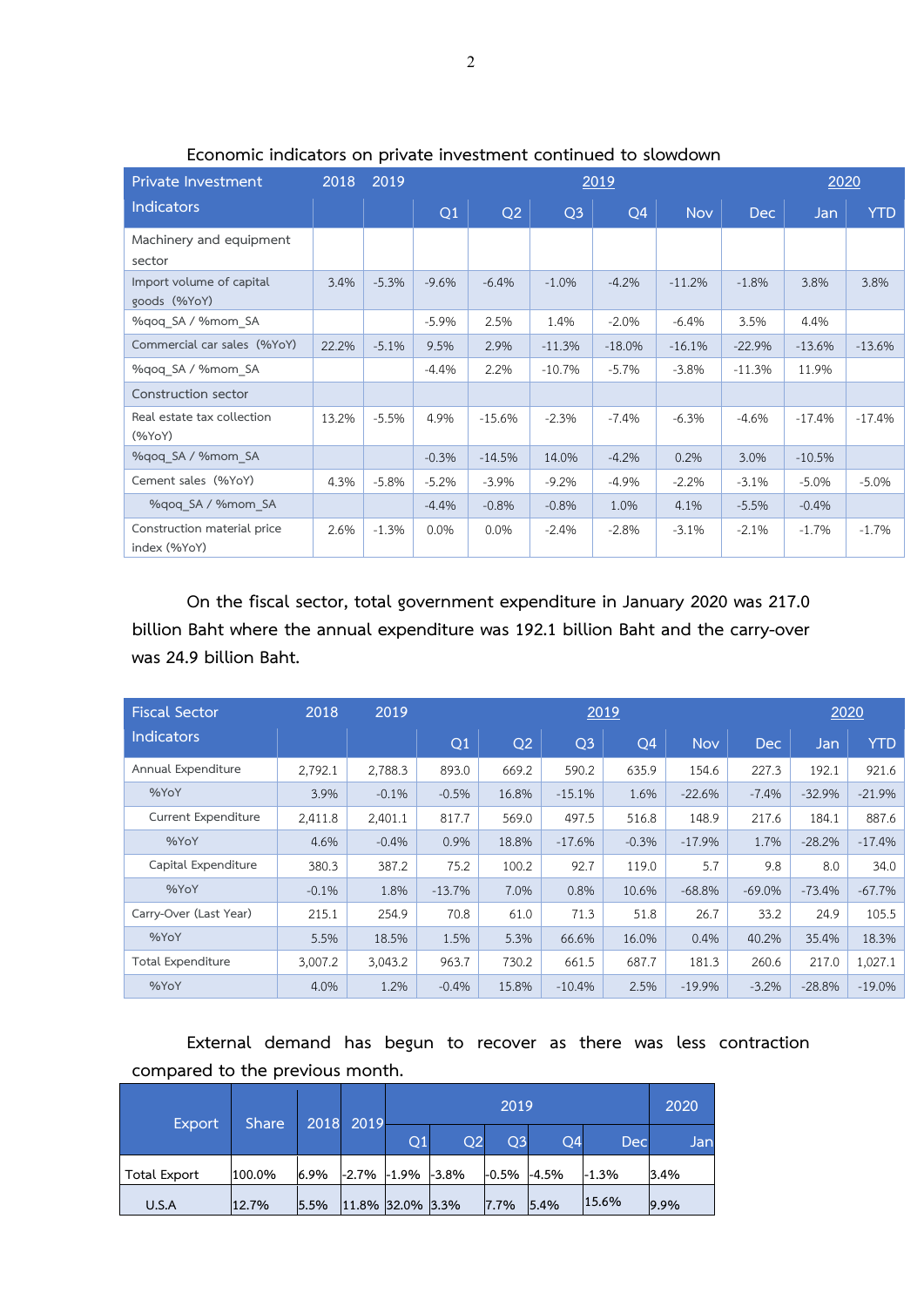| China       | 11.8% | 2.7%        | $-3.8\%$          | -10.3% -9.0%       |          | 2.8%              | 1.6%               | 7.3%     | 5.2%     |
|-------------|-------|-------------|-------------------|--------------------|----------|-------------------|--------------------|----------|----------|
| Japan       | 10.0% | 13.0%       | $-1.5%$           | $-1.4%$            | $-2.3%$  | 2.9%              | $-5.0%$            | $-4.4%$  | $-2.5%$  |
| EU          | 8.6%  | 5.1%        | -6.6%             | $-7.1%$            | -7.3%    | -5.6%             | -6.4%              | $-1.9\%$ | 0.6%     |
| Australia   | 5.0%  | 2.9%        | $-4.2%$           | $-9.3%$            | $-7.5%$  |                   | 12.1% - 12.6%      | $-8.3%$  | $-16.0%$ |
| Vietnam     | 4.9%  | 11.9%       | $-6.5%$           | 6.1%               | 2.8%     |                   | $-14.1\% - 17.1\%$ | $-18.6%$ | -7.9%    |
| Hong Kong   | 4.8%  | 1.8%        | $-6.5%$           | $-13.6\% - 5.1\%$  |          | $-5.4%$           | $-1.1%$            | $-2.7%$  | $-14.3%$ |
| Malaysia    | 4.2%  | 12.6%       | $-10.2\% - 3.4\%$ |                    | $-8.5%$  |                   | -17.8%-10.1%       | -7.5%    | $-18.8%$ |
| Indonesia   | 3.7%  | 15.9%       | $-11.2\% - 8.9\%$ |                    | $-18.9%$ | $-13.0\% -3.2\%$  |                    | $-8.7%$  | $-4.5%$  |
| Singapore   | 3.6%  | 13.6%       | $-6.1%$           | -10.9% 10.7%       |          | $-5.8%$           | $-17.0\%$          | $-9.8%$  | 65.7%    |
| Middle East | 3.4%  | $-5.1%$     | $-1.9%$           | $-7.3%$            | $-8.3%$  | 2.4%              | 6.9%               | 11.3%    | 2.0%     |
| India       | 3.0%  | 17.8%       | $-3.9%$           | 1.3%               | 4.3%     | $-8.1%$           | $-14.3%$           | $-11.6%$ | -5.7%    |
| Philippines | 2.8%  | 13.9%       | $-12.5\% - 8.4\%$ |                    | $-17.4%$ | $-15.1\% - 8.6\%$ |                    | $-14.4%$ | $-7.9%$  |
| Africa      | 2.8%  | 10.8%       | $-10.9\% - 4.7\%$ |                    | $-11.0%$ |                   | -12.8%-15.2%       | $-16.7%$ | $-14.2%$ |
| South Korea | 1.9%  | 6.0%        | $-4.3%$           | $-5.9%$            | $-0.3%$  | $-10.3\% -0.9\%$  |                    | 9.8%     | $-4.0%$  |
| Taiwan      | 1.6%  | $-0.9\%$    | 0.8%              | $-14.4\%$ $-5.3\%$ |          | 10.0% 15.3%       |                    | 16.1%    | 13.1%    |
| ASEAN-9     | 25.5% | 14.9%       | $-8.2%$           | $-4.4%$            | $-5.9%$  | $-13.9\% -8.2\%$  |                    | $-4.6%$  | 1.8%     |
| ASEAN-5     | 14.4% | 13.6% -9.6% |                   | $-7.7%$            | $-8.7%$  | $-12.1\% -9.8\%$  |                    | $-9.5%$  | 3.8%     |
| Indochina-4 | 11.2% | 16.7% -6.3% |                   | 0.1%               | $-2.0%$  | $-16.2\% - 6.2\%$ |                    | 1.1%     | $-0.7%$  |

**Supply-side indicators were supported by the number of inbound foreign tourists.**

| Supply-Side                                  | 2018 | 2019    |          | 2019           |                |                |            |            |         |            |
|----------------------------------------------|------|---------|----------|----------------|----------------|----------------|------------|------------|---------|------------|
| <b>Indicators</b>                            |      |         | Q1       | Q <sub>2</sub> | Q <sub>3</sub> | Q <sub>4</sub> | <b>Nov</b> | <b>Dec</b> | Jan/    | <b>YTD</b> |
| Agricultural Production<br>Index (%YoY)      | 7.5% | 0.6%    | 2.5%     | 1.1%           | 2.8%           | $-2.5%$        | $-3.1%$    | $-3.4%$    | $-2.2%$ | $-2.2%$    |
| Manufacturing<br>Production Index<br>(%YoY)  | 3.7% | $-3.6%$ | $-1.2\%$ | $-2.4%$        | $-4.2%$        | $-6.8\%$       | $-8.0\%$   | $-4.4%$    | $-4.6%$ | $-4.6%$    |
| Thai Industrial<br>Sentiment Index (Index)   | 91.6 | 93.7    | 95.2     | 95.1           | 92.8           | 91.7           | 92.3       | 91.7       | 92.2    | 92.2       |
| Number of Inbound<br>Foreign Tourists (%YoY) | 7.3% | 4.2%    | 2.1%     | 1.4%           | 7.2%           | 6.4%           | 5.9%       | 2.5%       | 2.5%    | 2.5%       |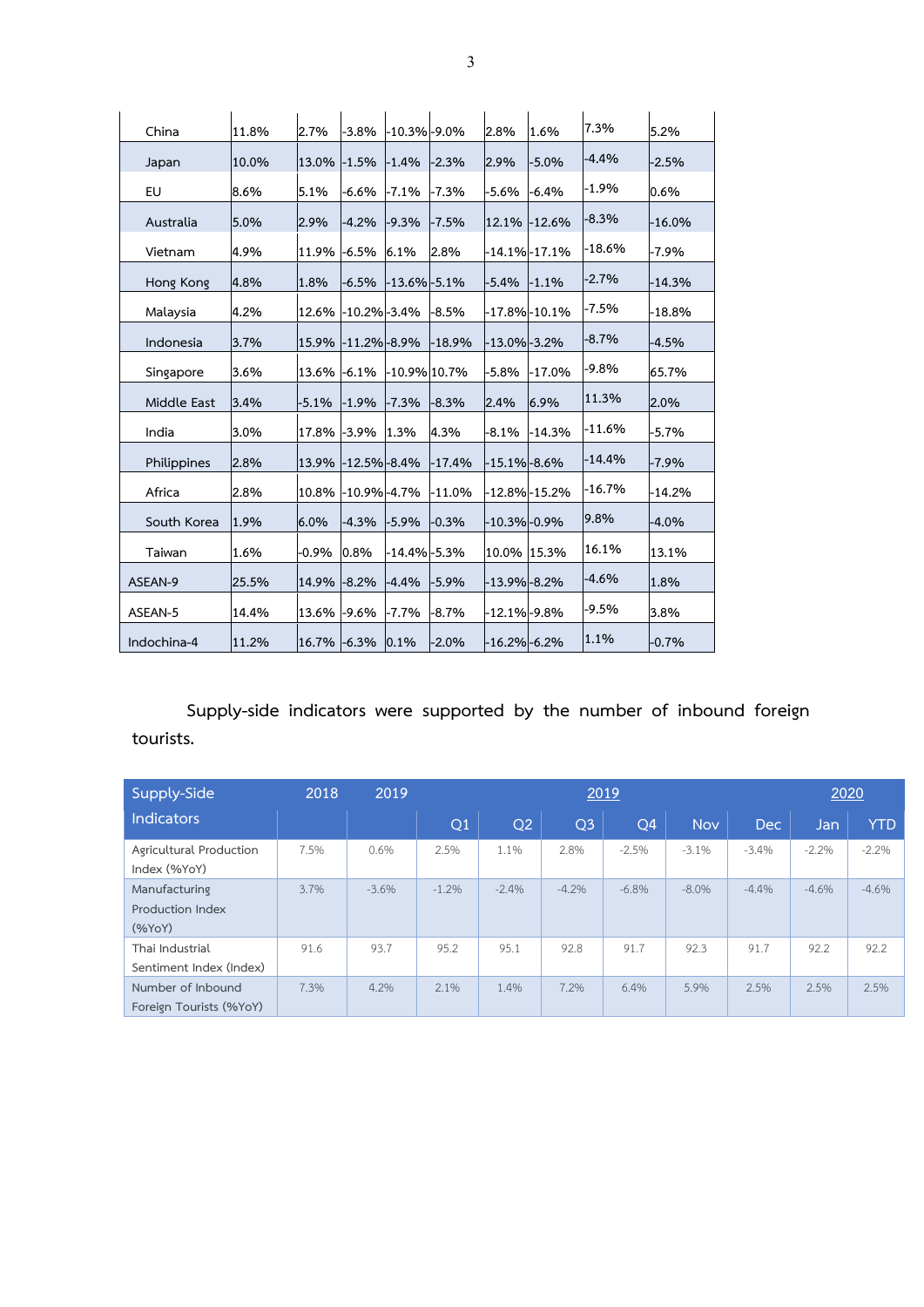| Macroeconomic                                                         | 2018  | 2019  |       | 2019  |                |       |            |       |       |            |
|-----------------------------------------------------------------------|-------|-------|-------|-------|----------------|-------|------------|-------|-------|------------|
| <b>Stability Indicators</b>                                           |       |       | Q1    | Q2    | Q <sub>3</sub> | Q4    | <b>Nov</b> | Dec   | Jan   | <b>YTD</b> |
| Internal Stability                                                    |       |       |       |       |                |       |            |       |       |            |
| Headline inflation<br>(%YoY)                                          | 1.1%  | 0.7%  | 0.7%  | 1.1%  | 0.6%           | 0.4%  | 0.2%       | 0.9%  | 1.1%  | 1.1%       |
| Core inflation (%YoY)                                                 | 0.7%  | 0.5%  | 0.6%  | 0.5%  | 0.4%           | 0.5%  | 0.5%       | 0.5%  | 0.5%  | 0.5%       |
| Unemployment rate (%)                                                 | 1.1%  | 1.0%  | 0.9%  | 1.0%  | 1.0%           | 1.0%  | 1.1%       | 1.0%  | N/A   | N/A        |
| Public debt to GDP (%)                                                | 41.9% | 41.2% | 41.8% | 41.4% | 41.2%          | 41.2% | 41.3%      | 41.2% | 41.3% | 41.3%      |
| <b>External Stability</b>                                             |       |       |       |       |                |       |            |       |       |            |
| Current account (Billion<br>USD)                                      | 28.5  | 37.3  | 12.4  | 5.2   | 9.2            | 10.4  | 3.4        | 4.1   | N/A   | N/A        |
| International reserves<br>(Billion USD)                               | 205.6 | 224.3 | 212.2 | 215.8 | 220.5          | 224.3 | 221.0      | 224.3 | 230.3 | 230.3      |
| Net Forward Position<br>(Billion USD)                                 | 33.7  | 34.7  | 32.6  | 34.5  | 33.1           | 34.7  | 33.3       | 34.7  | 33.1  | 33.1       |
| International reserves to<br>short term external debt<br>$(times)$ /2 | 3.3   | 3.8   | 3.4   | 3.5   | 3.8            | 3.8   | 3.8        | 3.8   | N/A   | N/A        |

**Internal economic stabilities remained favourable and external economic stability remained robust.**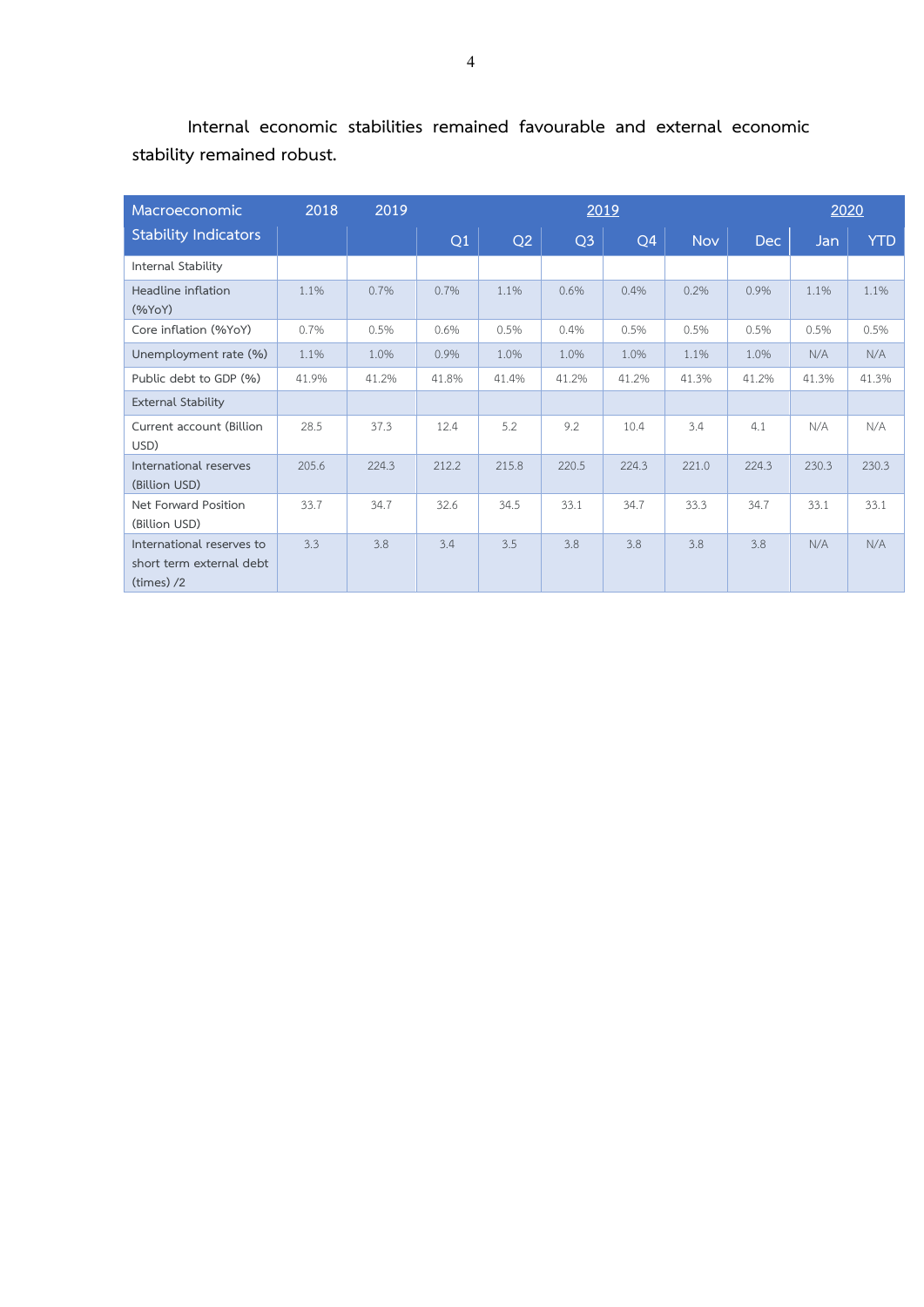| Table 1: Quarterly Economic Indicators |  |
|----------------------------------------|--|
|                                        |  |
|                                        |  |

| Monthly Economic                                      | 2561          | 2562      |               | 2562          |                |                |           |           |            |
|-------------------------------------------------------|---------------|-----------|---------------|---------------|----------------|----------------|-----------|-----------|------------|
| Indicators                                            |               |           | Q1            | Q2            | Q <sub>3</sub> | Q <sub>4</sub> | Dec       | Jan       | <b>YTD</b> |
| External sector                                       |               |           |               |               |                |                |           |           |            |
| Dubai crude oil price<br>(US\$/Barrel) /7             | 69.42         | 63.54     | 63.52         | 67.39         | 61.16          | 62.08          | 64.89     | 64.29     | 64.29      |
| Fed funds rate (%) /7                                 | $2.25 - 2.50$ | 1.50-1.75 | $2.25 - 2.50$ | $2.25 - 2.50$ | 1.75-2.00      | 1.50-1.75      | 1.50-1.75 | 1.50-1.75 | 1.50-1.75  |
| Fiscal sector                                         |               |           |               |               |                |                |           |           |            |
| Government<br>expenditure (Billion<br>baht) $/1$      | 2,792.1       | 2,788.3   | 893.0         | 669.2         | 590.2          | 635.9          | 227.3     | 192.1     | 921.6      |
| (%YoY) /1                                             | 3.9%          | $-0.1%$   | $-0.5%$       | 16.8%         | $-15.1%$       | 1.6%           | $-7.4%$   | $-32.9%$  | $-21.9%$   |
| Budget expenditure<br>(Billion baht) /1               | 2,411.8       | 2,401.1   | 817.7         | 569.0         | 497.5          | 516.8          | 217.6     | 184.1     | 887.6      |
| (%YoY) /1                                             | 4.6%          | $-0.4%$   | 0.9%          | 18.8%         | $-17.6%$       | $-0.3%$        | 1.7%      | $-28.2%$  | $-17.4%$   |
| Current expenditure<br>(Billion baht) /1              | 380.3         | 387.2     | 75.2          | 100.2         | 92.7           | 119.0          | 9.8       | 8.0       | 34.0       |
| (%YoY) /1                                             | $-0.1%$       | 1.8%      | $-13.7%$      | 7.0%          | 0.8%           | 10.6%          | $-69.0%$  | $-73.4%$  | $-67.7%$   |
| Capital expenditure<br>(Billion baht) /1              | 215.1         | 254.9     | 70.8          | 61.0          | 71.3           | 51.8           | 33.2      | 24.9      | 105.5      |
| (%YoY) /1                                             | 5.5%          | 18.5%     | 1.5%          | 5.3%          | 66.6%          | 16.0%          | 40.2%     | 35.4%     | 18.3%      |
| Carry-over budget<br>(Billion baht) /1                | 3,007.2       | 3,043.2   | 963.7         | 730.2         | 661.5          | 687.7          | 260.6     | 217.0     | 1,027.1    |
| (%YoY) /1                                             | 4.0%          | 1.2%      | $-0.4%$       | 15.8%         | $-10.4%$       | 2.5%           | $-3.2%$   | $-28.8%$  | $-19.0%$   |
| Supply-side indicators                                |               |           |               |               |                |                |           |           |            |
| Agriculural sector                                    |               |           |               |               |                |                |           |           |            |
| Agricultural Production<br>Index (%YoY) /6            | 7.5%          | 0.6%      | 2.5%          | 1.1%          | 2.8%           | $-2.5%$        | $-3.4%$   | $-2.2%$   | $-2.2%$    |
| Agricultural Price Index<br>(%YoY) /6                 | $-5.4%$       | 1.8%      | $-0.7%$       | 2.4%          | 2.3%           | 3.5%           | 5.4%      | 9.0%      | 9.0%       |
| Real farm income<br>(%YoY) /14                        | 1.4%          | 1.7%      | 1.3%          | 2.0%          | 4.0%           | 0.3%           | 0.3%      | 4.6%      | 4.6%       |
| New employment in<br>agricultural<br>sector(%YoY) /3  | 3.1%          | $-3.2%$   | $-3.7%$       | $-3.6%$       | $-4.2%$        | $-1.4%$        | 2.1%      | N/A       | N/A        |
| Industrial sector                                     |               |           |               |               |                |                |           |           |            |
| Manufacturing<br>Production Index<br>(%YoY) /10       | 3.7%          | $-3.6%$   | $-1.2%$       | $-2.4%$       | $-4.2%$        | $-6.8%$        | $-4.4%$   | $-4.6%$   | $-4.6%$    |
| Import value of raw<br>materials in USD (%YoY)<br>/1  | 9.7%          | $-7.6%$   | $-8.2%$       | $-2.9%$       | $-13.2%$       | $-5.4%$        | 0.4%      | $-10.2%$  | $-10.2%$   |
| Import volume of raw<br>materials in USD (%YoY)<br>/1 | 11.1%         | $-6.4%$   | $-7.1%$       | $-0.3%$       | $-10.8%$       | $-6.9%$        | $-1.0%$   | $-11.4%$  | $-11.4%$   |
| Capacity utilization<br>(%)/10                        | 69.8%         | 66.3%     | 71.3%         | 65.6%         | 65.0%          | 63.4%          | 64.0%     | 66.5%     | 66.5%      |
| New employment in<br>industrial sector (%YoY)<br>/3   | 1.1%          | $-0.2%$   | 2.4%          | 0.8%          | $-2.2%$        | $-2.0%$        | $-4.7%$   | N/A       | N/A        |
| Thai Industrial<br>Sentiment Index (Index)            | 91.6          | 93.7      | 95.2          | 95.1          | 92.8           | 91.7           | 91.7      | 92.2      | 92.2       |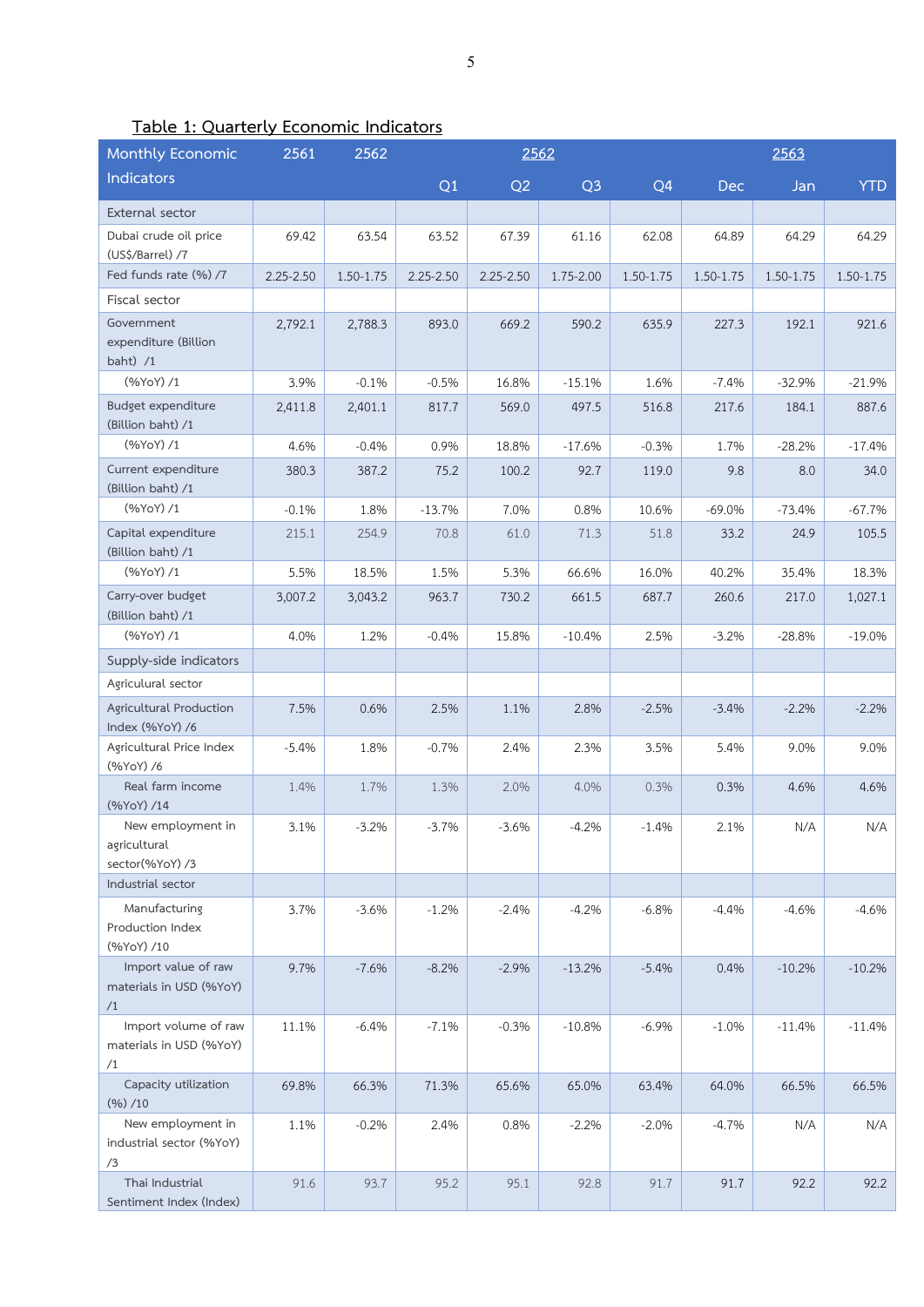| Monthly Economic                                                   | 2561    | 2562    |         | 2562     |                |                | 2563     |          |            |  |
|--------------------------------------------------------------------|---------|---------|---------|----------|----------------|----------------|----------|----------|------------|--|
| Indicators                                                         |         |         | Q1      | Q2       | Q <sub>3</sub> | Q <sub>4</sub> | Dec      | Jan      | <b>YTD</b> |  |
| /9                                                                 |         |         |         |          |                |                |          |          |            |  |
| Service sector                                                     |         |         |         |          |                |                |          |          |            |  |
| No. of foreign tourists<br>(Million persons) /11                   | 38.2    | 39.8    | 10.8    | 9.0      | 9.7            | 10.3           | 3.9      | 3.8      | 3.8        |  |
| (%YoY)/14                                                          | 7.3%    | 4.2%    | 2.1%    | 1.4%     | 7.2%           | 6.4%           | 2.5%     | 2.5%     | 2.5%       |  |
| New employment in<br>service sector(%YoY) /3                       | $-0.2%$ | 1.0%    | 3.3%    | 1.6%     | $-0.4%$        | $-0.6%$        | $-0.3%$  | N/A      | N/A        |  |
| Demand-side                                                        |         |         |         |          |                |                |          |          |            |  |
| indicators                                                         |         |         |         |          |                |                |          |          |            |  |
| Private consumption<br>indicators                                  |         |         |         |          |                |                |          |          |            |  |
| Value added tax at<br>constant price (%YoY)<br>/1                  | 5.6%    | $-1.7%$ | 1.7%    | 0.4%     | $-5.7%$        | $-3.1%$        | 0.8%     | $-2.6%$  | $-2.6%$    |  |
| Import volume of<br>consumer goods in USD<br>(%YoY) /1             | 8.4%    | 2.8%    | 1.0%    | $-1.2%$  | 8.1%           | 3.6%           | 12.6%    | 7.0%     | 7.0%       |  |
| Sales of passenger<br>cars (%YoY)/14                               | 15.4%   | $-0.3%$ | 13.9%   | 3.7%     | $-1.7%$        | $-14.6%$       | $-18.7%$ | 0.4%     | 0.4%       |  |
| Sales of motorcycles<br>(%YoY)/13                                  | $-2.9%$ | $-3.4%$ | $-0.1%$ | $-7.1%$  | 0.9%           | $-7.3%$        | $-17.3%$ | $-2.0%$  | $-2.0%$    |  |
| Consumer<br>Confidence Index<br>$(Index)$ /5                       | 67.8    | 62.6    | 68.1    | 64.8     | 60.8           | 56.8           | 56.0     | 54.9     | 54.9       |  |
| Private investment<br>indicators                                   |         |         |         |          |                |                |          |          |            |  |
| Import volume of<br>capital goods in USD<br>(%YoY) / 1             | 3.4%    | $-5.3%$ | $-9.6%$ | $-6.4%$  | $-1.0%$        | $-4.2%$        | $-1.8%$  | 3.8%     | 3.8%       |  |
| Sales of commercial<br>cars (%YoY)/14                              | 22.2%   | $-5.1%$ | 9.5%    | 2.9%     | $-11.3%$       | $-18.0%$       | $-22.9%$ | $-13.6%$ | $-13.6%$   |  |
| Total taxes collected<br>from real estate<br>transaction (%YoY) /1 | 13.2%   | $-5.5%$ | 4.9%    | $-15.6%$ | $-2.3%$        | $-7.4%$        | $-4.6%$  | $-17.4%$ | $-17.4%$   |  |
| Domestic cement<br>sales (%YoY) /2                                 | 4.3%    | $-5.8%$ | $-5.2%$ | $-3.9%$  | $-9.2%$        | $-4.9%$        | $-3.1%$  | $-5.0%$  | $-5.0%$    |  |
| Construction material<br>price index (%YoY) /14                    | 2.6%    | $-1.3%$ | 0.0%    | 0.0%     | $-2.4%$        | $-2.8%$        | $-2.1%$  | $-1.7%$  | $-1.7%$    |  |
| International trade<br>indicators                                  |         |         |         |          |                |                |          |          |            |  |
| Exports (Billion USD):<br>custom basis                             | 253.0   | 246.2   | 62.1    | 61.0     | 63.6           | 59.6           | 19.2     | 19.6     | 19.6       |  |
| (%YoY)/4                                                           | 6.9%    | $-2.7%$ | $-1.9%$ | $-3.8%$  | $-0.5%$        | $-4.5%$        | $-1.3%$  | 3.3%     | 3.3%       |  |
| Export price<br>(%YoY)/4                                           | 3.4%    | 0.3%    | 0.4%    | 0.2%     | 0.4%           | 0.4%           | 1.1%     | 0.7%     | 0.7%       |  |
| Export volume<br>(%YoY)/14                                         | 4.0%    | $-3.5%$ | $-3.2%$ | $-6.0%$  | 0.1%           | $-4.9%$        | $-2.4%$  | 2.6%     | 2.6%       |  |
| Imports (Billion USD):<br>custom basis                             | 248.2   | 236.6   | 59.9    | 58.7     | 60.2           | 57.9           | 18.6     | 21.2     | 21.2       |  |
| (%YoY)/4                                                           | 12.0%   | $-4.7%$ | $-1.4%$ | $-4.2%$  | $-6.1%$        | $-6.8%$        | 2.5%     | $-7.9%$  | $-7.9%$    |  |
| Import price<br>(%YoY)/4                                           | 5.6%    | 0.2%    | 0.1%    | $-0.1%$  | $-0.2%$        | 0.8%           | 2.5%     | 2.1%     | 2.1%       |  |